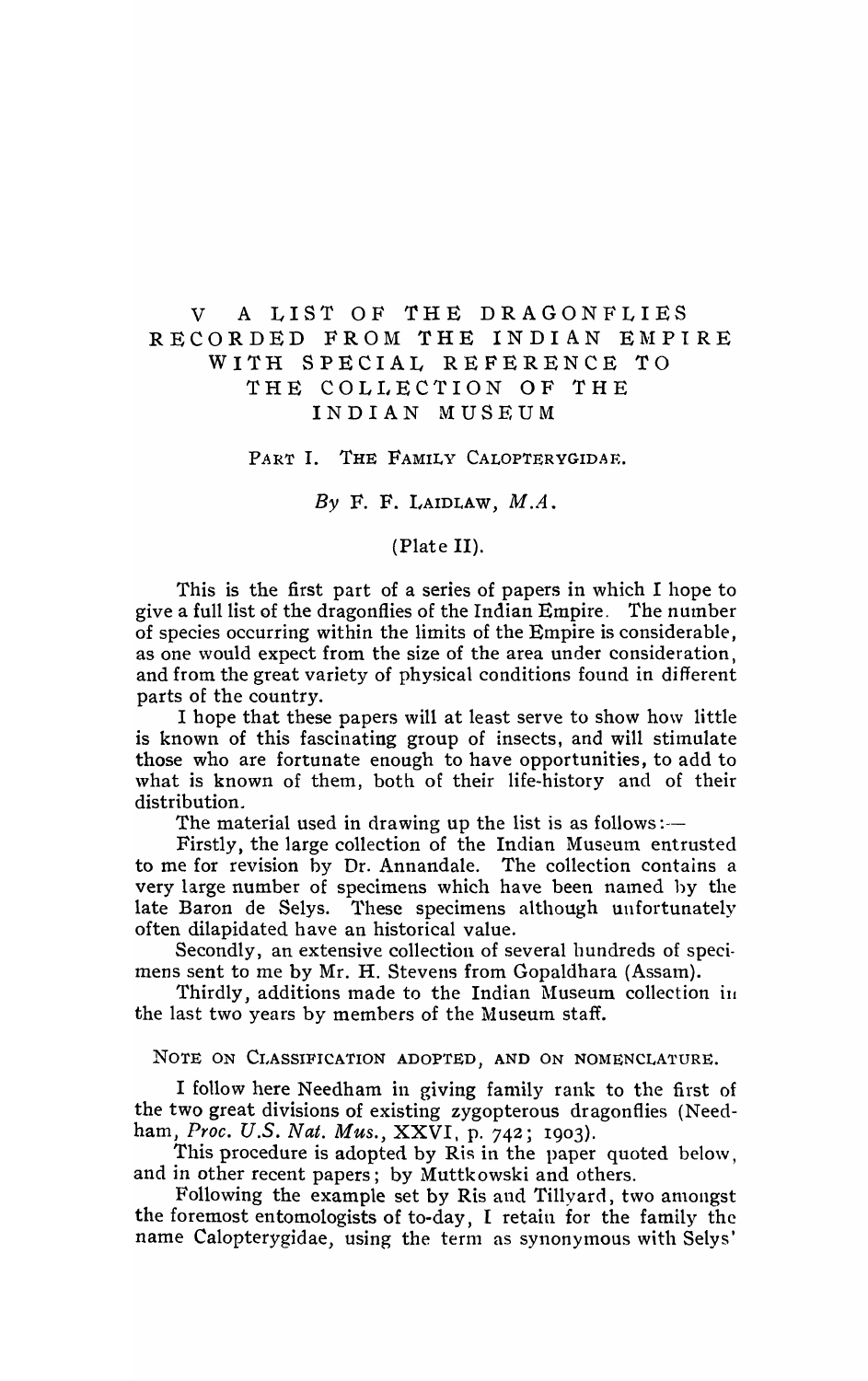Calopteryginae, and equivalent to Kirby's Agrioninae. Further I propose in this series of notes to use the term Agrionidae as equivalent to Kirby's Coenagrioninae. I am aware that this is opposed to the views and practice of authorities on nomenclature. I comfort myself with the reflection that if I sin, it is in good company. Needham *(loc. cit.)* allows three subfamilies for existing Calopterygidae. One of these, Thorinae, is entirely (tropical) American. The second which he calls Vestalinae I prefer with Tillyard to label Calopteryginae; the third is his Epallaginae, less the genera *Rhinocypha*, *Micromerus*, *Libellago* (and *Rhinoneura*). I propose to erect a separate subfamily the Libellaginae to contain these. They form a compact natural group readily distinguished from the Epallaginae their nearest relatives. I admit that they are probably a specialized offset from the Epallagine series, but it is I believe convenient to contrast them with typical members of that series.

In the matter of quotations I give references as a rule only to papers published subsequently to Kirby's Catalogue of Odonata, and to that in valuable work of reference.

The following list of the Calopterygidae recorded from the Indian Empire includes I4 geneta, or 66 per cent of the genera found in the Oriental Region, and no less than 35 per cent of all existing genera known; allowing 40 genera for the whole world. And this wealth is the more striking in that Peninsular India and Ceylon are by no means rich in genera or species of the family.

The Indian genera fall into two main categories.

A.-Genera largely confined to the mountain-systems of the North-East, often extending east to China and even Japan.

| CALOPTERYGINAE. | EPALLAGINAE. |
|-----------------|--------------|
| Mnais.          | Bayadera.    |
| Matrona.        | Anisopleura. |
| Caliphaea.      | Philoganga.  |

B.-Genera with wide distribution in Indo-Malaya.

| CALOPTERYGINAE.                 | EPALLAGINAE. | LIBELLAGINAE.              |
|---------------------------------|--------------|----------------------------|
| Neurobasis.<br><i>Vestalis.</i> | Pseudophaea. | Rhinocypha.<br>Micromerus. |

- Lastly, *Echo* extending through Assam and Burma into China, reaches also down the Malay Peninsula into Sumatra.
- Group (A) can be reinforced by sections of the genus *Rhinocypha.* viz. *unimaculata* and *trifasciata.*
- Group (B) might reasonably include the section *fenestrata* of the same genus.

It will be noticed that Ceylon and Peninsular India have only representatives of group B.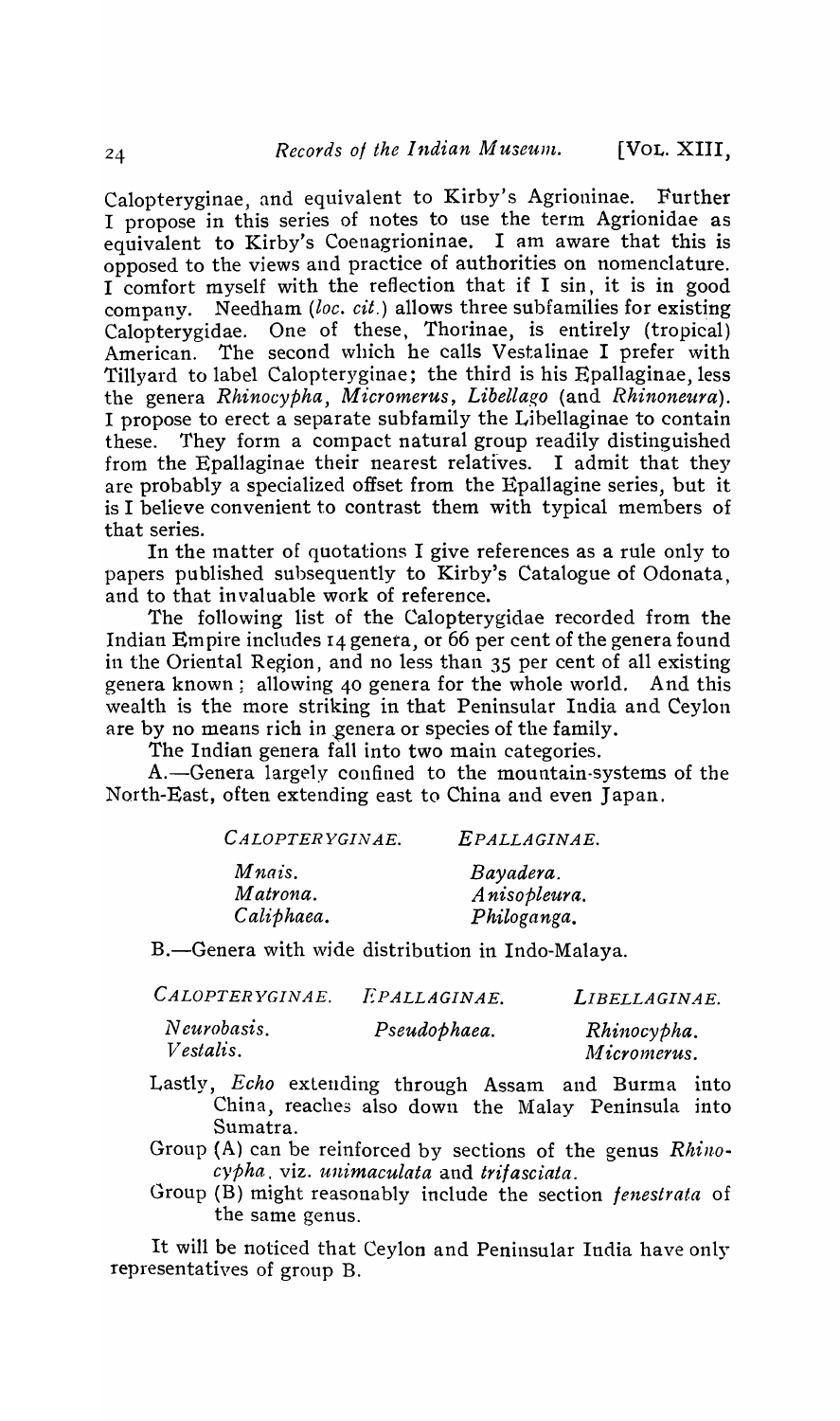|                         | Sub-family CALOPTERYGINAE.                                                                  | Range.<br>All tropical and temperate continental<br>lands except Australia.                   |
|-------------------------|---------------------------------------------------------------------------------------------|-----------------------------------------------------------------------------------------------|
| Genus                   | Species                                                                                     |                                                                                               |
| Echo                    |                                                                                             | Assam, Burma, Malay Peninsula,                                                                |
|                         | margarita, Selys                                                                            | S. China, Tonkin, Sumatra.<br>Assam, Burma.                                                   |
| Mnais                   | <i>andersoni</i> , McLachlan                                                                | Burma, Japan, China.<br>Burma, Yunnan.                                                        |
| Matrona                 | <i>earnshawi</i> , Williamson                                                               | Burma.<br>Burma, Assam, West China, Japan.<br>Tonkin.                                         |
|                         | <i>basilaris</i> , Selys? race<br><i>nigripectus</i> , Selys                                | Himalaya, Moupin, Indo-China, Bur-<br>ma, Assam.                                              |
|                         | $?$ sp.                                                                                     | Himalaya.<br>Oriental Region to N. Guinea.                                                    |
| Neurobasis              | <i>chinensis</i> (Linn.)                                                                    | Oriental, with well-marked races in<br>Celebes, Philippines and N. Guinea.                    |
| Vestalis                |                                                                                             | Indian Empire, Indo-China, Malay<br>Peninsula and islands to Philip-                          |
|                         | <i>gracilis</i> (Ramb.)                                                                     | pines.<br>India, Ceylon, Burma, Assam, Ton-<br>kın.                                           |
|                         | <i>apicalis</i> , Selys                                                                     | Ceylon, S. India.                                                                             |
|                         | smaragdina, Selys                                                                           | Burma, S. China.                                                                              |
| Caliphaea               |                                                                                             | Nepal, Assam, S. China.<br>Nepal, Assam.                                                      |
|                         | confusa, Selys                                                                              |                                                                                               |
| Sub-family EPALLAGINAE. |                                                                                             | Tropical continental lands (except<br>Africa and Madagascar), S. E.<br>Europe, Asia Minor.    |
|                         |                                                                                             |                                                                                               |
| Genus                   |                                                                                             |                                                                                               |
|                         | <b>Species</b>                                                                              |                                                                                               |
| Bayadera                |                                                                                             | Himalaya, Indo-China, S. China.                                                               |
| Epallage                | <i>indica</i> (Selys)<br>hyalina, Selys                                                     | Darjiling, Assam.<br>Khasia Hills, Kurseong, Formosa.<br>Greece, Asia Minor, Persia, Kashmir. |
|                         | <i>fatima</i> (Charp.)                                                                      | As genus.                                                                                     |
| Anisopleura             |                                                                                             | Himalayas to Burma.                                                                           |
|                         | comes, Hagen                                                                                | Himalayas to Assam.                                                                           |
|                         | lestoides, Selys                                                                            | Himalaya, Tonkin.                                                                             |
| Pseudophaea             | <i>furcata</i> , Selys                                                                      | Burma.<br>Indian Empire, Indo-China, S. China,                                                |
|                         | <i>dispar</i> (Ramb.)                                                                       | Malaya to Philippines.<br>Nilghiri Hills.                                                     |
|                         | <i>ochracea</i> (Selys)                                                                     | Burma to Malay Peninsula, Indo-<br>China (Borneo?).                                           |
|                         | brunnea (Selys)                                                                             | Burma to Indo-China.                                                                          |
|                         | <i>masoni</i> (Selys)                                                                       | Burma, Indo-China.                                                                            |
|                         | <i>splendens</i> (Selys)                                                                    | Ceylon.                                                                                       |
|                         | carissima, Kirby                                                                            | Ceylon.                                                                                       |
| Philoganga              | montana, Selys                                                                              | Himalaya, S. China.<br>Darjiling.                                                             |
| Sub-family LIBELLAGINAE |                                                                                             | Old-world Tropics.                                                                            |
| Genus                   | Species                                                                                     |                                                                                               |
| Rhinocypha              |                                                                                             | India (excl. Ceylon), Assam, Burma,<br>Oriental Region to N. Australia<br>and Solomon Is.     |
|                         |                                                                                             |                                                                                               |
|                         | group tri (trifasciata, Selys<br>fasciata (bifasciata, Selys<br>fasciata (immaculata, Selys | Darjiling and westward.<br>Assam.<br>Assam, Khasia Hills.                                     |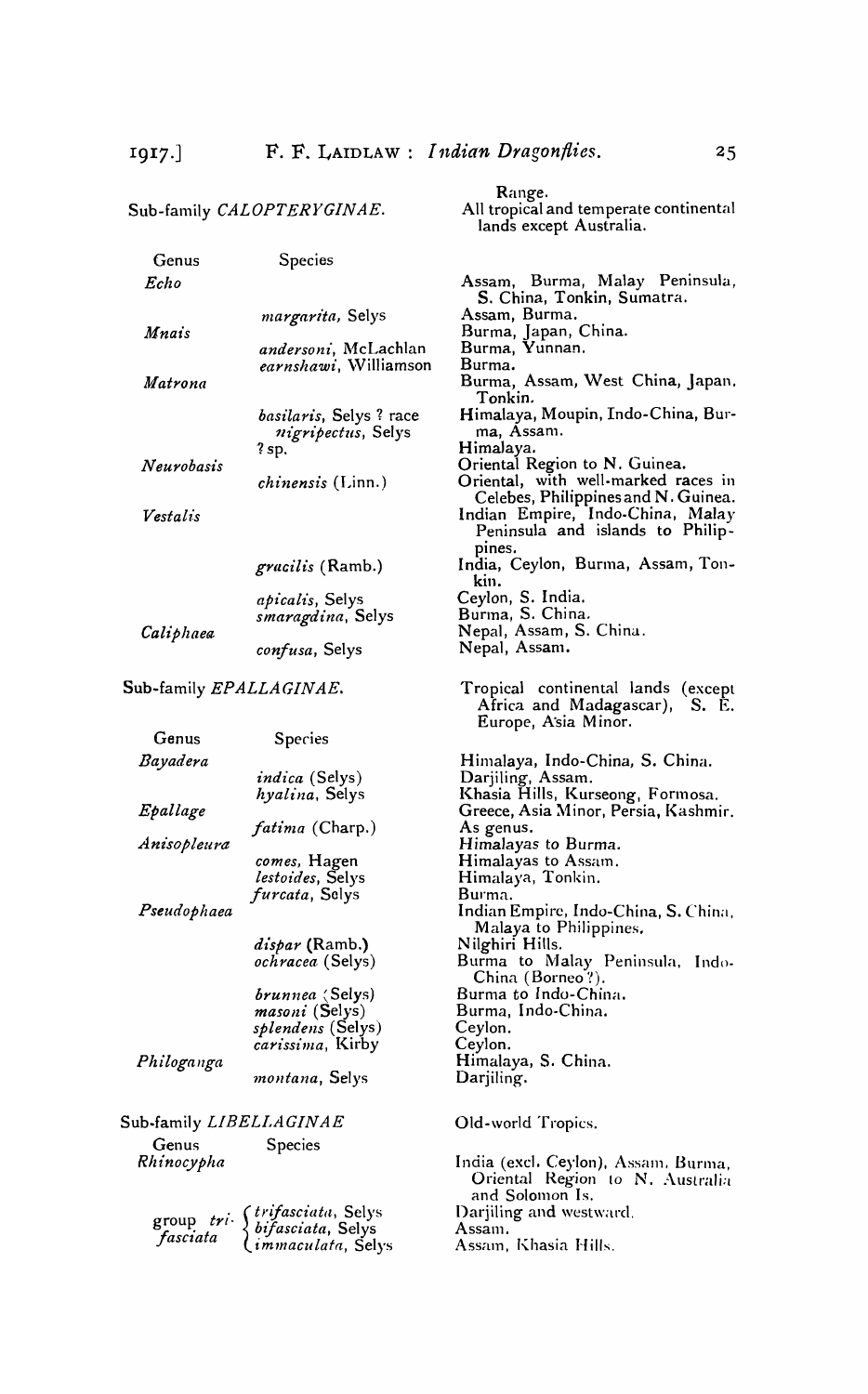|            | group fe- (cuneata, Selys<br>nestrella (fenestrella spuria, Selys<br>nestrella (iata, Selys                      | Darjiling to Assam.<br>Khasia Hills, Burma.   |
|------------|------------------------------------------------------------------------------------------------------------------|-----------------------------------------------|
|            |                                                                                                                  |                                               |
|            |                                                                                                                  | Himalayas to Burma.                           |
|            |                                                                                                                  | Assam.                                        |
|            |                                                                                                                  | Himalaya, Darjiling to Assam.                 |
|            | group tri- (t. imaculata, Selys<br>maculata (unimaculata, Selys<br>maculata (ignipennis, Selys                   | Assam.                                        |
|            |                                                                                                                  | Burma.                                        |
|            |                                                                                                                  | Deccan.                                       |
|            | group<br>group<br>fe- bisignata, Selys<br>nestrata<br>perforata (Perch.)<br>hiforata, Selys<br>whiteheadi, Kirby | Burma, Siam, Malay Pen., Hainan.              |
|            |                                                                                                                  | Burma, Siam, Malay Peninsula.                 |
|            |                                                                                                                  | Assam, Tonkin, Hainan.                        |
| Micromerus |                                                                                                                  | India, Ceylon, Indo-China, Malaya,            |
|            |                                                                                                                  | Philippine Is., Celebes.                      |
|            | <i>lineatus</i> (Burm.)                                                                                          | India, Ceylon, Assam, Burma,<br>Malaya.       |
|            | <i>finalis</i> , Selys                                                                                           | Ceylon.                                       |
| Libellago  |                                                                                                                  | Tropical Africa, Burma to Philip-<br>pine Is. |
|            | <i>asiatica</i> , Selys                                                                                          | Burma, Tonkin, Philippine Is.                 |

The accompanying diagram will serve to show at a glance the distribution of Indian genera so far as it is known to me. Genera occurring in neighbouring subregions which do not extend into the limits of India are named in brackets. Dotted lines between districts are intended to show that the faunistic relations of such districts are very close. I should add that the diagram was suggested to me by those in Mr. Beddard's book on Zoogeography.

## Genus Echo. Selys.

#### Echo margarita, Selys. I.

Echo margarita, Kirby, Cat. Odonata, p. 101 (1890).<br>
,, Jaidlaw in Fascic. Malayenses (Zoology), pt. I, p. 192  $(1903).$ 

Cherrapunji, Assam.  $\left(\frac{8201}{20}\right)$ , x-14 (S. W Kemp).  $I \circ \mathcal{C}$ . Type locality of the species.

When I defined the genus Climacobasis for a male specimen of the species which I then called C. lugens, I had not seen a male example of this species, or indeed of any species of the genus *Echo*. The present example differs from the female in having an elongate pterostigma, exactly like that of my Climacobasis. The only character then separating *Climacobasis* from *Echo* falls to the ground and *Climacobasis* must be regarded as a synonym of *Echo*.

The following list of the species of the genus may be useful:—

## Echo margarita, Selys.

Echo margarita, Kirby, Cat. Odonata, p. 101 (1890). Loc. Assam.<br>Race tripartita, Kirby, Cat. Odonata, p. 101 (1890). Khasia Hills. Khasia Hills.

## Echo uniformis, Selys.

Echo? uniformis, Kirby, Cat. Odonata, p. 101 (1890). Sumatra.<br>Echo uniformis, Kruger, Stettin Entomol. Zeit., 1898, p. 72.<br>Echo iricolor? Kruger, loc. cit., p. 72.

#### Echo incarnata, Karsch.

S. China.

Echo incarnata, Karsch, Berlin. Ent. Zeitschr., XXXVI, p. 455 (1891). id., Entomol. Nachr., XX, p. 84.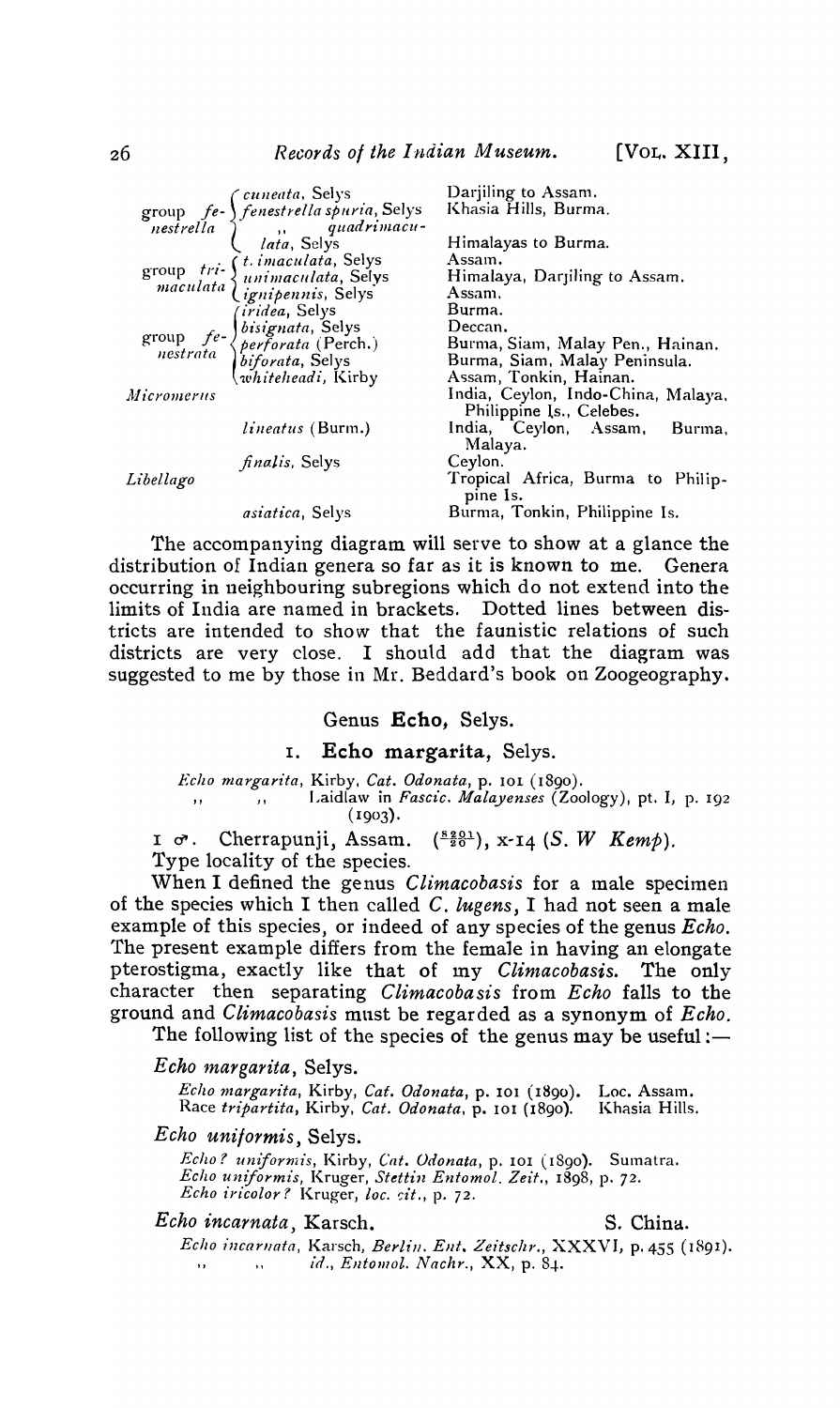| <b>KASHMIR</b><br>Epallage 1<br>$($ ? Calopteryx) | HIMALAYA<br>*Rhinocypha 2                                                          | Bayadera<br>Matrona<br>$\mathbf{2}$<br>$\mathbf{I}$<br>Anisopleura 2 I<br>Neurobasis 1<br>Caliphaea I Philoganga I<br>$*Rlinocypha$ <sup>3</sup> | ASSAM<br>Echo<br>Bayadera<br>2<br>Matrona<br>Anisopleura<br>$\overline{2}$<br>Neurobasis<br>Vestalis<br>$\int$ * $Rhinocypha$<br>4<br>Caliphaea<br>Micromerus                                                                                                          | INDO-CHINA<br>$\in P$ solodesmus $\cap$<br>Calopteryx<br>$D$ ysphaea<br>Tetraneura J |
|---------------------------------------------------|------------------------------------------------------------------------------------|--------------------------------------------------------------------------------------------------------------------------------------------------|------------------------------------------------------------------------------------------------------------------------------------------------------------------------------------------------------------------------------------------------------------------------|--------------------------------------------------------------------------------------|
| <b>IRANIA</b>                                     | Neurobasis<br>Micromerus<br>Vestalis                                               | CENTRAL INDIA<br>1<br>$\cdot$                                                                                                                    | <b>BURMA</b><br>Echo<br><b>Bayadera</b><br>2<br>Matrona<br>Anisopleura<br>$\overline{2}$<br><i>Mnais</i><br>Pseudophaea 6<br>$\overline{2}$<br>Neurobasis<br>*Rhinocypha<br>$\mathbf{I}$<br>4<br>Vestalis<br>Micromerus<br>$\overline{2}$<br>$\mathbf{2}$<br>Libellago |                                                                                      |
|                                                   | W.<br>Pseudophaea 1<br>Neurobasis 1<br>2 Rhinocypha 1<br>Vestalis<br>Micromerus 11 | E.<br>DECCAN<br>Neurobasis<br>$\mathbf{I}$<br>2(?)<br>Vestalis<br>I <sup>3</sup><br>Rhinocypha<br>I <sup>2</sup><br>Micromerus                   | MALAYA<br>' Dysphaea<br>$\{$ Tetraneura $\}$                                                                                                                                                                                                                           |                                                                                      |
|                                                   | <b>CEYLON</b><br>Neurobasis 1 Pseudophaea 2<br>2 Micromerus 2<br>Vestalis          |                                                                                                                                                  |                                                                                                                                                                                                                                                                        |                                                                                      |

PALAEARCTIC REGION.

\* Numbers after Rhinocypha refer to groups not species.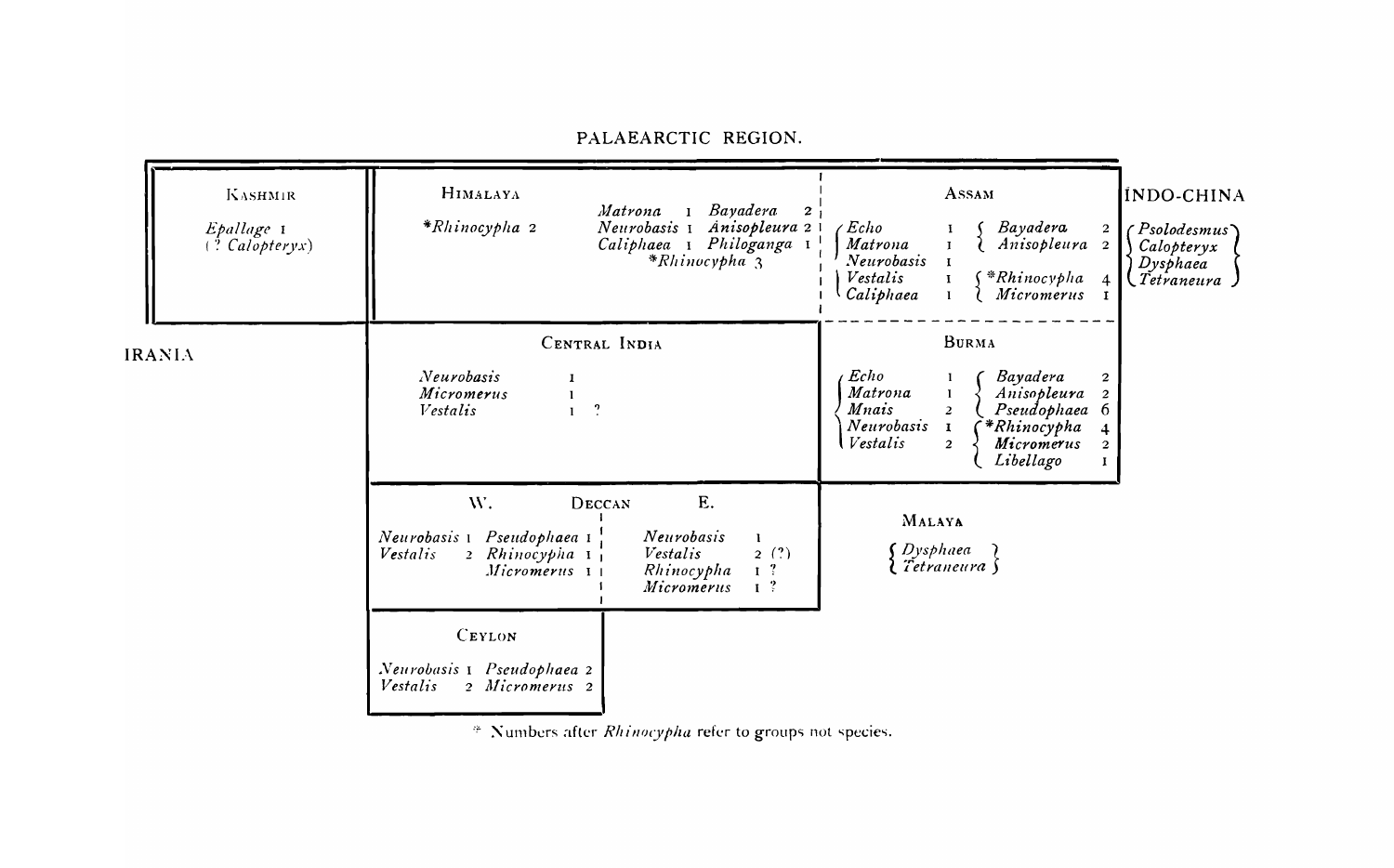*Archineura basilactea, Kirby, Ann Mag. Nat. Hist.* (6) XIII, pp. 84-86, text figs.  $(1894)$ .

text figs. (1894).<br>*Archineura incarnata*, M'Lachlan, Ann. Mag. Nat. Hist. (6) XVII, p. 370 (1896).

*Echo modesta* (Laidlaw). Malay Peninsula.

*Echo modesta,* Laidlaw, *Proc. Zoot. Soc. LOlldon,* 1902 (1), p. 84-, pI. vi fig. 6. *Echo (Climacobasz's) mudesta,* Laidlaw in *Pascic. Jlalayenses* (Zoology),

pt. I, p. 191 (1903). *Climacobasis modesta*, Williamson, Proc. U.S. Nat. Mus., XXVIII, p.

186, fig. 17 (1904).

*Climacobasis lugens*, Laidlaw, Proc. Zool. Soc. London, 1902 (1), p. 85, pI. vi, fig. 5.

*Echo maxmia,* Martin. Tonkin.

*Echo maxmia, Martin, Mission Pavie*, Neuroptères (sep.), pp. 16-17.

The confusion which has arisen in the synonymy of this interesting genus appears to me to be due to the fact that de Selys founded the genus on a female specimen of *E. margarita* the wings of which he figured.

The females of all the species of the genus so far as is known have very small trapezoidal pterostigmata. When attempting to find a place for the male of  $E$ . *modesta* I was struck by the considerable length of the pterostigmata which contrast markedly with the small corresponding structure of the female (see Williamson's photographic figures, *loc. cit.*).

When Selys described the male *E. margarita* he did· not call attention to this difference in the sexes, and I was not aware of its existence.

The male of E. *uniformis,* however, appears from Kruger's account to have a small pterostigma like the female.

The same peculiarity evidently largely induced Kirby to erect the genus *Archineura* for the large *E. incarnata,* but he had a further justification in the dense reticulation of the anal area in that species. I do not know the female of this species, nor have I seen an example of Martin's E. *maxmia,* but I am now of the opinion that all these species may properly be referred to the Selysian genus.

Genus Matrona, Selys.

### 2. Matrona basilaris, Selys.

*Matrona basilaris, Kirby, Cat. Odonata, p. 100 (1890).* 

", "McLachlan, *Ann. Mag. Nat. Hist.* (6) XVII, p. 370  $(1896)$ .

,, Martin, *Mi*,<br>(1904). Martin, *Mission Pavie*, Neuroptères (sep.), p. 15

*Matrona nigripectus, Kirby, loc. cit., p. 100.* Martin, *loc. cit.*, p. 15.

*Matrona basilaris* race nigripectus, Selys. Ann. Mus. Civ. Genova, (2)  $X$  (XXX), p. 52 (1891).

See also Foerster,  $\overline{A}nn$ . *Soc. Ent. de Belgique*, XLI, p. 206 (1897).

I have before me eight examples of the genus representing probably two distinct races, and have examined the material in the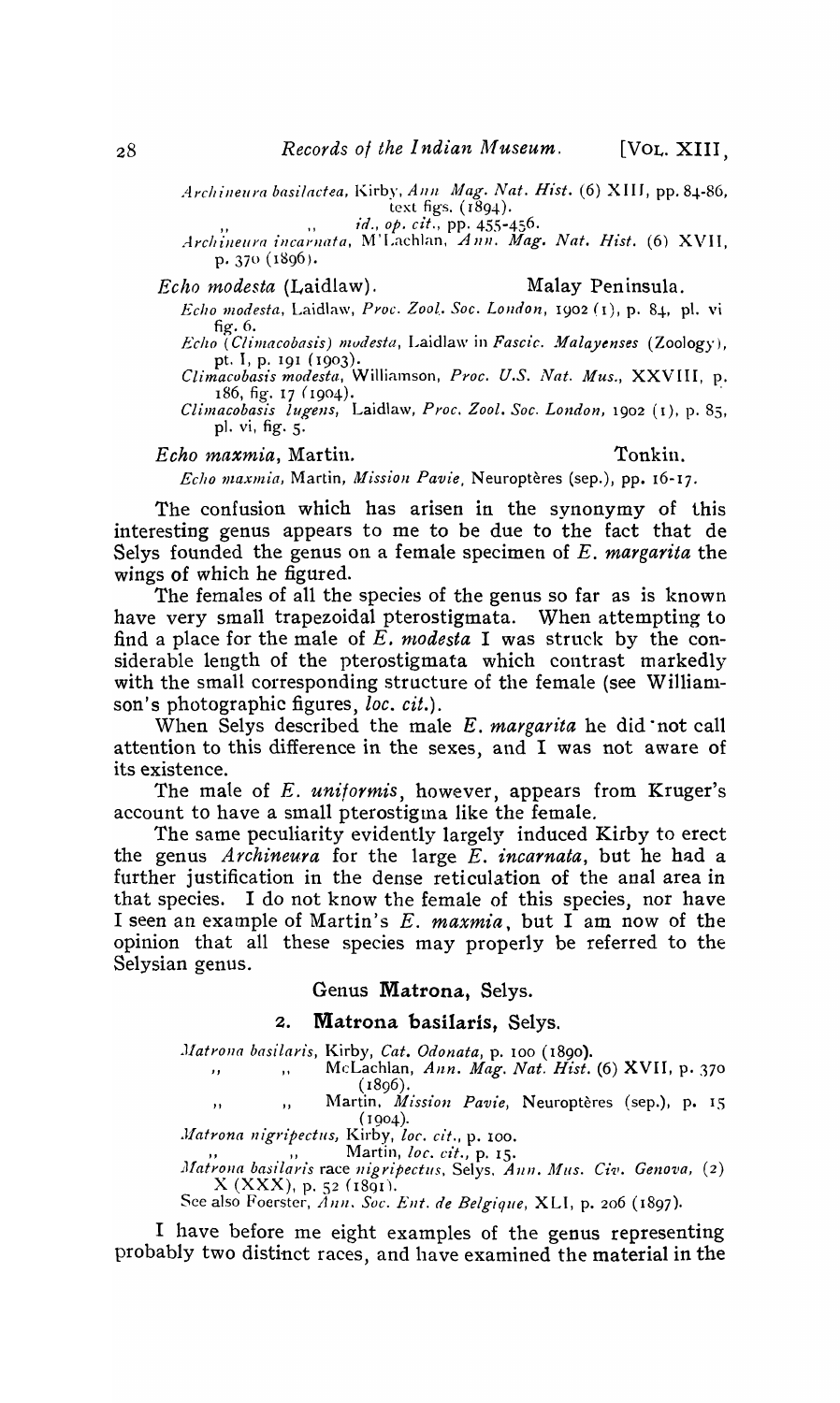$1917.$ 

British Museum. The former include I ? "Upper Assam." Length of hind-wing 49 mm.; breadth of hind-wing 17 mm.<br>Neutration especially at base of wings more complicated than in other specimens  $(\frac{1623}{9})$ .

 $2 \sigma$   $\sigma$   $2$   $9$   $9$  Cherrapunii, Assam, alt. 4,000 ft., taken by S. W. Kemp.

| Length of hind-wing, $\sigma$ |               |                          |                                                                              |      | nm.                      |
|-------------------------------|---------------|--------------------------|------------------------------------------------------------------------------|------|--------------------------|
|                               |               | ,,                       |                                                                              | 37   | $\overline{\phantom{a}}$ |
| Breadth,                      |               |                          | ᢦ                                                                            | 12   | , ,                      |
| $\ddot{\phantom{1}}$          | $\rightarrow$ | $\overline{\phantom{a}}$ |                                                                              | 12   | ,                        |
|                               |               |                          | 2 $\sigma$ $\sigma$ I 2 Shillong, Khasia Hills ( $\frac{0.306-0.307}{20}$ ). |      |                          |
| Length of hind-wing, $\sigma$ |               |                          |                                                                              |      | mm.                      |
|                               |               | , ,                      |                                                                              | 44   | , ,                      |
| $Breadth$ ,                   |               |                          | ᢦ                                                                            | 14   | , ,                      |
| . .                           | . .           | $\bullet$                |                                                                              | 14.5 | $\mathbf{1}$             |

The males agree in colouring with the race 'nigripectus.' It is evident that more material is required here to estimate specific values.

Genus Mnais, Selys.

#### $3.$ Mnais andersoni, McLachl.

Mnais andersoni, Kirby, Cat. Odonata, p. 101 (1890). Selys, Ann. Mus. Civ. Genova, (2) X (XXX), p. 485  $\overline{\mathbf{r}}$  $\overline{1}$  $(1891)$  (partim). Williamson, Proc. U.S. Nat. Mus., XXVIII, p. 185  $\overline{\phantom{a}}$  $,$  $(1904).$ 

The Museum collection contains a single adult male of this species, in poor condition. It is from Leito in Burma, and bears a label written by de Selys.  $\binom{30220}{13}$ .

#### Mnais earnshawi. Williamson.  $\boldsymbol{4}$ .

Mnais earnshawi, Williamson, Proc. U.S. Nat. Mus., XXVIII, p. 185. fig.  $16$  ( $1904$ ). Selys, Ann. Mus. Civ. Genova, (2) X (XXX), p. 485  $\overline{\phantom{a}}$  $\ddot{\phantom{1}}$  $(1891)$  (partim).

Not in the Museum collection. I have not seen an example of this species.

Known only from Burma. Distinguished from M. andersoni. so far as the males are concerned, by the venation of the wings being yellowish red, in andersoni it is black.

#### Genus Vestalis, Selys.

#### 5. Vestalis smaragdina, Selys.

Vestalis smaragdina, Kirby, Cat. Odonata, p. 103 (1890). Selys, Ann. Mus. Civ. Genova, (2) X (XXX).  $\cdot$ .  $\ddot{\phantom{a}}$ p. 488 (1891). subsp. velata, Ris, Supplementa Entomologica,  $\ddot{\phantom{1}}$ No. I, p. 56, t. iv, fig. 2 (1912).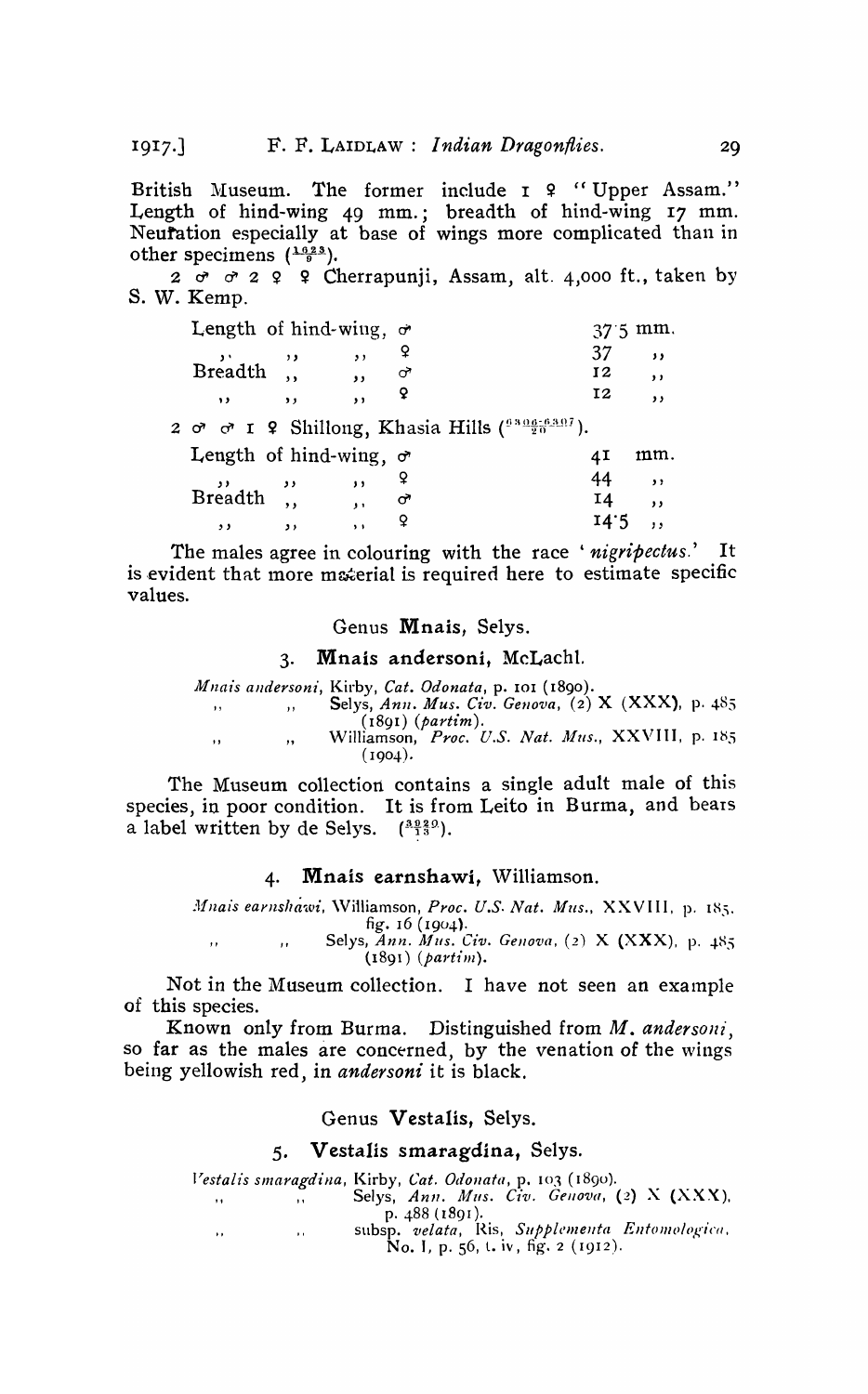$2$   $2$   $2$   $1$   $\sigma$  Cherrapunji, Assam, 4,400 ft., 2-8-x-14 (S. W) *Kemp*)  $\binom{8189}{20}$ .

Recorded from Khasia Hills; Meteles (Burma) by de Selys; Moupin *(M'Lachlan);* Tsa-Yin-San (Kwang-Tung) by Ris as sub· species *velata.* 

## 6. Vestalis gracilis (Ramb.).

|           |          | Vestalis gracilis, Kirby, Cat. Odonata, p. 102.           |
|-----------|----------|-----------------------------------------------------------|
| $\cdots$  |          | Selys, Ann. Mus. Civ. Genova, (2) X (XXX), p. 55          |
|           |          | (1891).                                                   |
| $, \, \,$ | $\cdots$ | Williamson, Proc. U.S. Nat. Mus., XXVIII, p. 183,         |
|           |          | fig. $15(1904)$ .                                         |
| , ,       | ,,       | Martin, <i>Mission Pavie</i> , Neuroptères (sep.), p. 15. |
| ,,        | ,,       | Laidlaw, Rec. Ind. Mus., VIII, p. 340.                    |

The limits of the range of this species are not sufficiently known. Williamson records it for Burma and Lower Siam. The Abor. Expedition obtained examples in Assam, and I have specimens from Gopaldhara taken by Mr. Stevens. The Museum has specimens from Sibsagar  $\left(\frac{6.303}{20}\right)$ . Also the Museum collection includes spirit specimens from Cochin State,  $5 \sigma 4$  9, which are certainly *gracilis.* They differ from the Assam-Burmese specimens in one respect, the metallic colouring of the body is coppery in hue, that of the eastern and northern specimens is brilliant emerald green.

I have not seen specimens from the great river-valleys; nor yet from the hills west of Assam, but the collection contains a damaged female specimen from Cutch  $(\frac{2093}{4})$ .

## 7. Vestalis apicalis, Selys.

*Vestalis apicalis,* Kirby, *Cat. Udonata,* p. 102.

*Neurobasis apicalis, id., Proc. Zoot. Soc. L9ndon* 1891, p. 204, pl. xx, fig. 2.

Vestalis apicalis, id., Journ. Linn. Soc. (Zool.) XXIV, pp. 558-559  $(1893).$ 

A characteristic species of Ceylon and apparently also of Southern India. I found one specimen a female in a tube with three examples of *V gracilis,* taken apparently at the same time and in the same place with them in Cochin State  $\binom{8225}{20}$ .

The collection includes also an imperfect male  $\binom{3015}{13}$  and an immature female  $\binom{3918}{13}$ , both from Ceylon. I have also seen examples from Kadur district (Mysore) in the British Museum.

## Genus Caliphaea, Selys.

8. Caliphaea confusa, Selys.

(PI. II, fig. I).

*CaUphaea con/usa,* Kirby, *Cat. Odonata,* p. 108. *Notholestes elwesii*, McLachlan, *Ent. Mon. Mag.*, XXIV, p. 31 (1887). See also McLachlan, *Ann. Mag. Nat. Hist.* (6) XVII, p. 371 (1896).

The position of the genus is obscure. Features of the neuration worthy of remark are: the petiolation of the wings, the posi-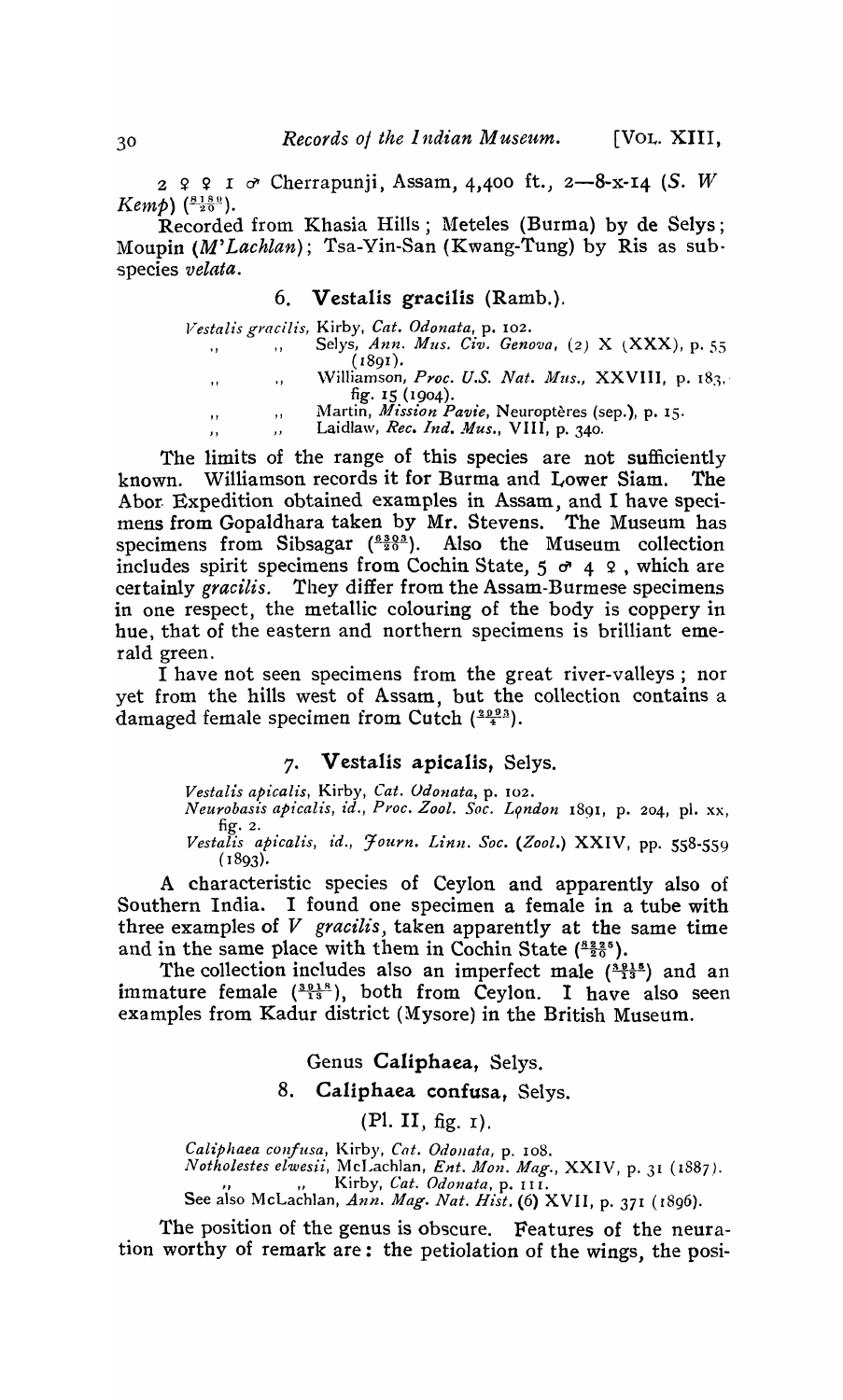tion of the nodus at one-third of the wing length from the wing base, and the characters of the sectors of the quadrilateral. These points I think all suggest specialization. The metallic bodycolour and the shape of the anal appendages of the male may indicate a relationship to the Calopteryginae, rather than to the Epallaginae. I am inclined to regard *Caliphaea* as an early offshoot from the main Calopterygine stem which has undergone specialization along lines of its own. I am indebted to Mr. Stevens for specimens and to Messrs. H. and F. E. Campion for the photograph showing the wings of a male.

Genus Anisopleura, Selys.

## 9. Anisopleura Iestoides, Selys.

*Anisopleura lesto£des,* Kirby, *Cat. Odollata,* p. 108. " "Selys, *Ann. JJ!us. Cz'v. Genova,* (2) X (XXX),.p. -t-H9.

I have examined specimens of this form from the neighbourhood of Darjiling, and from Mr. Stevens's collection from Gopaldhara, where the species appears to be abundant.

#### 10. Anisopleura comes, Hagen.

*Anisopleura comes,* Kirby, *Cat. OloJlata,* p. 108. Selys, Ann. Mus. Civ. Genova, (2) X (XXX), p. 459.

This, the largest species of the genus, is common near Darjiling, and I have seen specimens from Kurseong *(N. A nnandale)* as well as many from Gopaldhara in Assam (H. Stevens). The latter are distinctly smaller than those from further west. I have also seen specimens from the Forestry Research Museum taken near Bhowali Kumaon.

### II. Anisopleura furcata, Selys.

*Anisopleura furcata, Selys, Ann. Mus. Civ. Genova, (2)* X (XXX), p. 488 (1891 ).

, Williamson, *Proc. U.S. Nat. Mus.*, XXVIII. p.<br>181. fig. 13. 181, fig. 13.

Recorded by Selys from Puepoli in Burma *(loc. cit.)*, where it was collected by Fea.

#### Genus Bayadera, Selys.

## I2. Bayadera indica (Selys).

*Bayadera illdica,* Kirby, *Cat. Odonata,* p. 108 (1890).

Martin, *Mission Pavie*, Neuroptères (sep.), p. 15.

Ris, *Supplementa Entomologica*, No I, p. 49 (1912).

Specimens are in the Museum collection from Lord Carmichael's collection, taken in May in the Darjiling district at an altitude of from  $1,000-3,000$  ft. above the sea. (C.C.  $1163$ , etc.).

## 13. Bayadera hyalina, Selys.

*Bayadera hyalilla,* Kirby, *Cat. Odollata,* p. 108.

" " "Ris, *Supplementa Entomologica*, No. I, pp. 50-52. text-fig.  $3$ , taf. iv, fig.  $\tilde{1}$  (1912).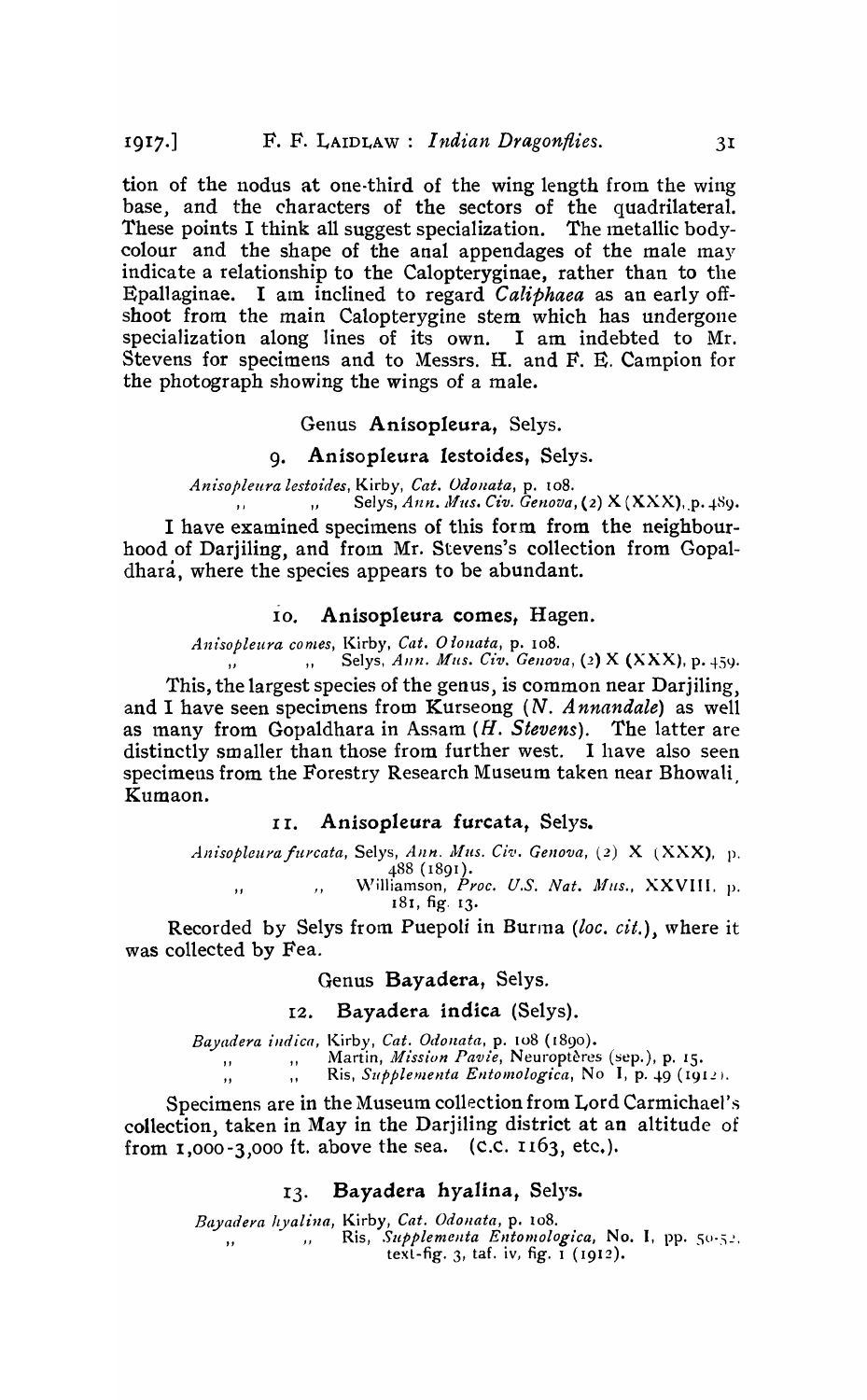Recorded from the Khasia Hills by Selys. A single damaged and very mature male collected by Mr. Stevens probably belongs to this species. It has the wings evenly tinged with yellow, so that at first sight it resembles somewhat *Euphaea ochracea.* 

## Genus Pseudophaea, Kirby.

## 14. Pseudophaea dispar (Ramb.).

*Pseudoplzaea dispar,* Kirby, *Cat. Odonata,* p. 109 ( 1890 ).

Not in the Museum collection. Known from Southern India only.

## 15. Pseudophaea splendens (Selys).

*Pseudophaea splendens,* Kirby, *Cat. Odonata,* p. 110 (1890). " I, *id., Jour. L£nn. Soc. Loudon (Zool.)* XXIV, p. 560 ( 1893).

2  $\sigma$   $\sigma$  Nalanda, Ceylon. ( $\frac{3899}{13}$ ).

This fine species is I think a local development of the stock to which also P. *variegata* (Ramb.) belongs.

## 16. Pseudophaea carissima, Kirby.

Pseudophaea carissima, Kirby, Journ. Linn. Soc. London (Zool.), XXIV, pp. 559-560 (1893). ,, var. *viridissima*, *id.*, *loc. cit.* 

Evidently closely allied to P. *splendens.* 

Not in the Museum collection. I have examined the type and other specimens in the British Museum.

## 17. Pseudophaea masoni (Selys).

*Pseudophaea masoni, Kirby, Cat. Odonata, p. 110.*<br>
" *id., Ann. Mag. Nat. Hist.* (6) XIV, p. 113 (1894). *Euphaea masoJli,* Laidlaw, *Faset"c. 111alayenses* (Zoo1.), Pt. I, p. 194. " "Martin, *JJ11'SS£OJl Pavie,* N europteres (sep.), p. 15 (1904). Williamson, *Proc. U.S. Nat. Mus.*,  $\overrightarrow{XXV}$ III, p. 182  $(1904).$ 

Not in the Museum collection.

In addition Martin *(loc. cit.)* gives *Pseudophaea bocki*, McLachlan as a species from 'India.' This is a Sumatran species which he records also from Tonkin. As he does not give a more precise localization I only make note of it here and hope that I shall be able to get fuller information from Mr. Martin later.

### 18. Pseudophaea ochracea (Selys).

*Pseudophaea ochracea,* Kirby, *Cat. Odouata,* p. 109 *Eu,phaea ochracea,* Selys, AIlIl. *AlLIs. Civ. Genova,* (2) X, pp. 56-57 (1891). " "Laidlaw, *P1'OC. Zool. Soc. Lllndon* 1902 (i), p. 87. " \Villiamson, *Proc. U.S. Nat. Mus.,* XXVIII, p. 181, fig.  $14$  (1904). Martin, *Mission Pavie*, Neuroptères (sep.), p. 15  $\bar{\mathbf{r}}$  :  $\sim$  $(1904).$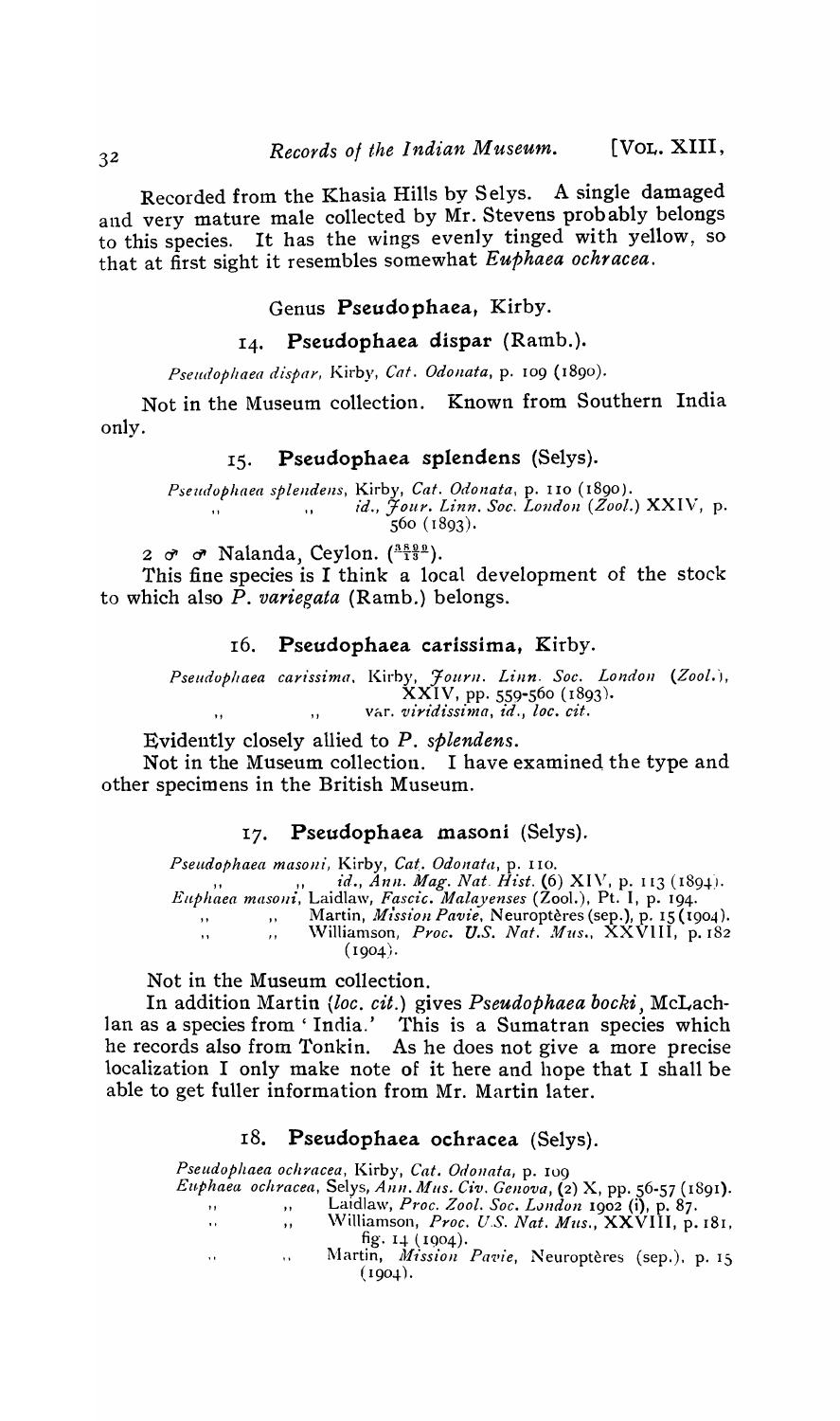The Museum collection contains only a single damaged male of this species. It is fairly common in the Malay Peninsula. The Museum specimen is from Puepoli, Burma.

## I9. Pseudophaea brunnea (Selys).

*Pseudophaea bntnnea,* Kirby, *Cat. Odonata,* p. 109. *Euphaea brul1nea,* Selys, *Ann •. llllls. Giv. Geno'ZIa,* (2) X (XXX), p. 57. " " Martin, *Mission Pavie*, Neuroptères (sep.), p. 15 (1904).

This is a large form closely allied to the smaller *P. ochracea.*  A very similar large species or subspecies from Lombok has been named *Euphaea lava* by Foerster, but I am not able to find the reference.

*P. brunnea* is not in the Museum collection.

## Genus Philoganga, Kirby.

= *Anisoneura,* Selys (nom. praeocc.).

## 20. Philoganga montana (Selys).

*Pltiloganga montana,* Kirby, *Gat. Odollata,* p. 11 1. See also Ris, *Supplementa Entomologica*, 1912, No. 1, pp. 44-48, fig. 1.

The position of this remarkable genus in the subfamily Epallaginae is doubtful. Other genera included by Selys in the legion *A mphipteryx,* which do not concern us here, though not necessarily allied to *Amphipteryx* will also probably require to be removed from the subfamily.

#### Genus Rhinocypha, Ramb.

This is the most characteristic genus of dragonflies of tropical Asia, striking both in respect of the great beauty and brilliance of its members and of the abundance of species. In the whole Oriental Region the island of Ceylon and the great valleys of N. India alone are lacking in representatives.

The arrangement I have adopted in the following list differs a little from that hitherto used, especially in the grouping together of *R. unimaculata* and *R. trimaculata*. I believe these species to form a natural group within the genus. I hope that students who have the good fortune to be able to study these fascinating and exquisite insects in the field will soon furnish us with information as to their life-history and habits.

Mesothoracic triangle reaching the antealar sinus. Triangle very large, rather rounded at apex \Vings of male opalescent, hind-wings with opaque bands . Wings colourless in both sexes... Triangle large, pointed at apex; in the female in some cases not reaching the antealar sinus. \\!ings of males broad, with brilliant amethyst irridescence and rich purple opacities Mesothoracic triangle not extending one-half the length of the mid-dorsal carina.  $\sqrt{V}$ ings of males

(iroup trifasciata.

spp. *trifasciata*, bifasciata. sp. *immaculata*.

Group *fenestrella*.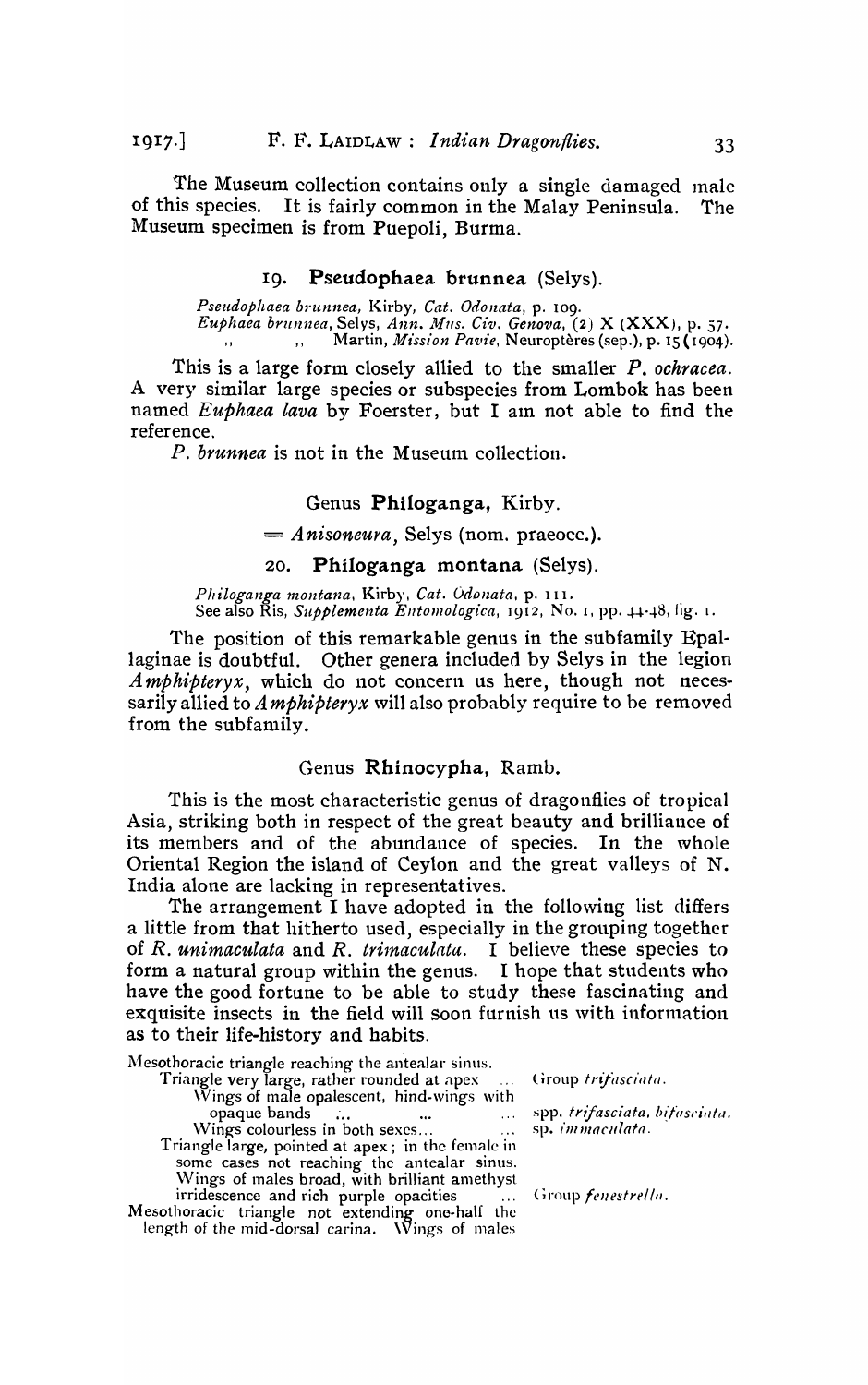narrow, with amethyst irridescence and purple opacities ... ... ... ... Group *fenestrata.* No mesothoracic triangle j wings of males with rich coppery irridescence. Tibias and femurs of females with light marks on anterior surfaces ... Group *unimaculata.* 

The males of the groups *immaculata, fenestrella* and *fenestrata*  all have the anterior surfaces of the hinder pairs of tibias of a beautiful chalky white colour, which, as Annandale. has remarked, are shown conspicuously by them when mating. Of the group *unimaculata,* the species *unimaculata* has this surface of the tibias of a yellowish colour, *trimaculata* is said by Selys to have them "probably whitish" (Selys, *Monograph. Calopt.,* p. 2I2); *ignipennis* seems to be without this character. In passing it may be remarked that the males of the Bornean species *R. cucullata,* Selys, have the anterior surface of the two hinder pairs of tibias not white but of a vivid chalky blue.

Group IMMACULATA.

## 21. Rhinocypha trifasciata, Selys.

(PI. II, fig. 2).

*R. trifasciata,* Kirby, *Cat. Odonata,* p. 113 (J890).

 $5 \quad \sigma \quad \sigma$ . Kailana, N.-W. Provinces (*J. C. Moulton*).

It seems likely that this form has a westernly distribution, \vhilst the next, *viz. R. bifasciata,* Selys, is its representative in Burma and Assam.

22. Rhinocypha bifasciata, Selys.

*R. btfasciata,* Kirby, *Cat. Odollata,* p. 113.

 $3 \,$   $\sigma$   $\sigma$ . Gopaldhara *(H. Stevens)*.

This form is so closely allied to the preceding that it may be treated as a local race; or, by reason of its differences from  $R$ . *trifasciata* being constant, as a distinct species according to the views held by the list maker. I prefer to treat it as distinct as a matter of convenience.

 $I \notin$  (?). Gopaldhara, 4-x-14 (*H. Stevens*).

The mesothoracic triangle is continued up to the antealar sinus, the outer two-thirds of the pterostigma is of a bright-yellow colour. The mesothoracic triangle is not by any means as broad as in the female of *R. immaculata*, where it equals in size that of the male. Antero-lateral bands and postero-lateral spots are Antero-lateral bands and postero-lateral spots are present on segments 2, 3, 4 of the abdomen. The specimen is fully adult.

## 23. Rhinocypha immaculata, Selys.

*R. lfn£JJlaClllata,* Kirby, *Cat. Odonata,* p. 113 (misprint). R. 1'mmaculafa, 'id., *ibid.,* p. 186.

2  $\sigma$   $\sigma$  3  $\Omega$   $\Omega$  ( $\frac{8203}{20}$ ), Cherrapunji, Assam, 4,400 ft., 2-8-x-14  $(S. \tW$  *Kemp*).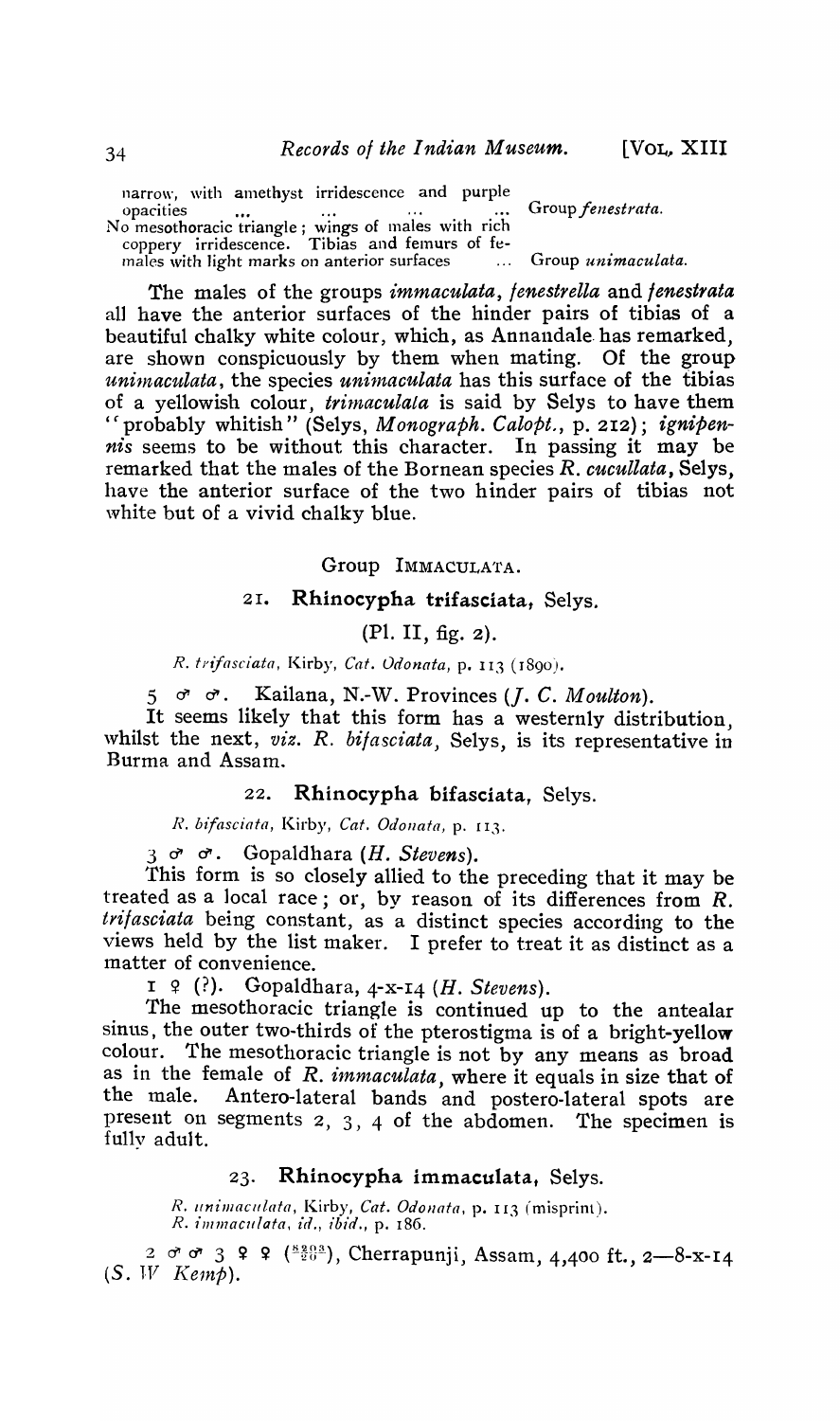The female differs from the male in colour, mainly in that the markings on the head and dorsum of the thorax are of a yellowish green colour instead of being bright blue. The large mesothoracic triangle, so conspicuous in the male, is outlined in colour but its central part is black. The abdomen has an anterolateral stripe on segments 2, 3, as well as a postero-lateral spot of yellow colour on the same segments. The latter mark only is present in the male, at least when adult. The rest of the abdomen in both sexes is black.

The anterior surface of the two posterior pairs of tibias of the male is white and the curious exudation, referred to by de Selys (*loc. cit.*), is well seen in the spirit specimens.

## Group UN1MACULATA.

## 24. Rhinocypha unimaculata, Selys.

## (PI. II, fig. 3).

## *R. unimaculata, Kirby, Cat. Odonata, p. 113 (1899).*

This is the largest of all Indian species of the genus. It is abundant from Darjiling to Assam, but the limits of its range are not known.

The dimensions of a male specimen are: $-$ 

|     | Length of hind-wing | $3I$ mm. |
|-----|---------------------|----------|
| , , | ,, abdomen          | 24, , ,  |

## $25.$  Rhinocypha trimaculata, Selys.

#### *R. trimaculata,* Kirby, *Cat. Odollata,* p. 113.

The locality 'Thibet' given for this species by Selys should almost certainly be rather Assam. I have not seen an example of this, one of the smallest and probably one of the rarest of the *Rhinocyphas;* it is closely allied to R. *ignipennis.* 

## $26.$  Rhinocypha ignipennis, Selys.

*R.* igilipellllt's, Kirby, *Cat. Odonata ,* p. 113. ", " ",, Williamson, Proc. U.S. Nat. Mus., XXVIII. pp. 179-181.

 $2 \sigma \sigma$  <sup>( $\frac{8202}{20}$ ), Cherrapunji, Assam. **I**  $\sigma$ , I  $\Omega$  ( $\frac{8283}{20}$ ), Shillong,</sup> Assam, 4,goo ft.

The female specimen has the anterior surface of the femurs marked with white.

## Group FENEs'rRELLA.

This group is restricted entirely to the mainland of Asia ranging from the Himalayas to the extremity of the Malay Peninsula. The species or races present marked individual variation. and in view of this I think it well to treat some of the species as local races, a course already suggested by de Selys in his paper on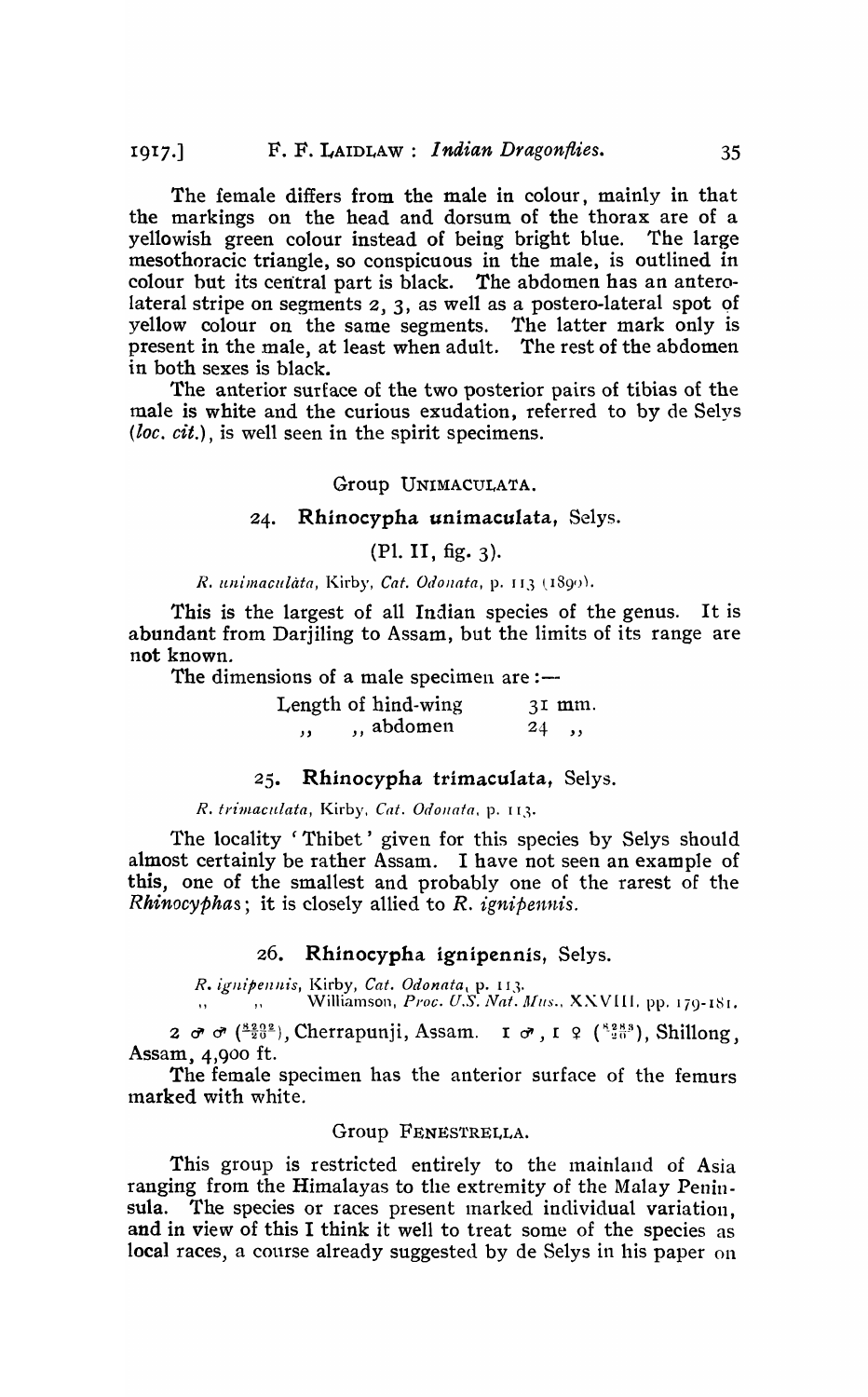the Dragonflies of Burma *(Ann. Mus. Giv. Genova,* (2) X (XXX), p. 49 r, 1890 ) for *spuria* and *quadrimaculata.* I have not seen an example of Foerster's *R. adamantina,* but I think it will be found to be a race of *cuneata.* 

The members of this group are I think the most brilliantly coloured and beautiful of all the genus.

A. Apical spot on hind-wing always approaching to within two cell-rows of anterior wing margin (post-nodal costal and post-nodal radial rows).

Large species (hind-wing 26 mm. long or more).

- Range: Himalaya, Darjiling eastwards ..... R. cuneata, Selys. B. Apical spot on hind-wing never less than 4 cellrows from anterior wing margin ... *R. fenestrella*, Ramb.
	- *a.* Large form, hind-wings 2S mm. or more in length.
	- Range: Khasia Hills ... ... race *spuria*, Selys.  $b$ . Smaller form (hind-wings 23 mm. or less in length).

Northern race.

Range: Himalaya (Darjiling) to Burma race *quadrimaculata*, Selys. Southern race.

Range: Burma; Siam to Singapore ... race *fenestrella*, Ramb.

## 27. Rhinocypha cuneata, Selys.

## (PI. II, fig. 4).

*R, cltneain,* Kirby, *Cat. Odonata,* p. 113.

,, ,, Williamson, *Proc. U.S. Nat. Mus.*, XXVIII, p. 173.

Specimens examined from Darjiling District and Gopaldhara, 16 d" d" ,2 ~ ~

Scarcely two of the males are alike in detail, though the general resemblance is close. Variation consists chiefly in differences in size of the apical hyaline spot of the hinder wing, and inthe extent of subdivision of the median series of spots; in the example figured (from Gopaldhara) this series is broken into three areas, more usually it consists of two only; one specimen shows three on one side and two on the other. The average length of the hind-wing of the male is about  $27'5$  mm., extreme measurements are  $26\,$ ; mm. and  $28$  mm.

## 28. Rhinocypha fenestrella quadrimaculata, Selys.

*R. qundrilllaculata,* Kirby, *Cat. Odollata,* p. 1I2.

" "

" (1990), Williamson, *Proc. U.S. Nat. Mus.*, XXVIII, p. 176, fig. 8.

Martin, *Mission Pavie*, Neuroptères (sep.). p. 17.

Specinlens examined from Darjiling District, Sikkim, Gopaldhara, Narbong Valley, Tenasserim.

Average length of hind-wing (22 specimens) 22'5 mm., extremes 21'5-23 mm.

Williamson *(loc. cit.)* has pointed out that *quadrimaculata* may be distinguished from *fenestrella* by having the anterior of the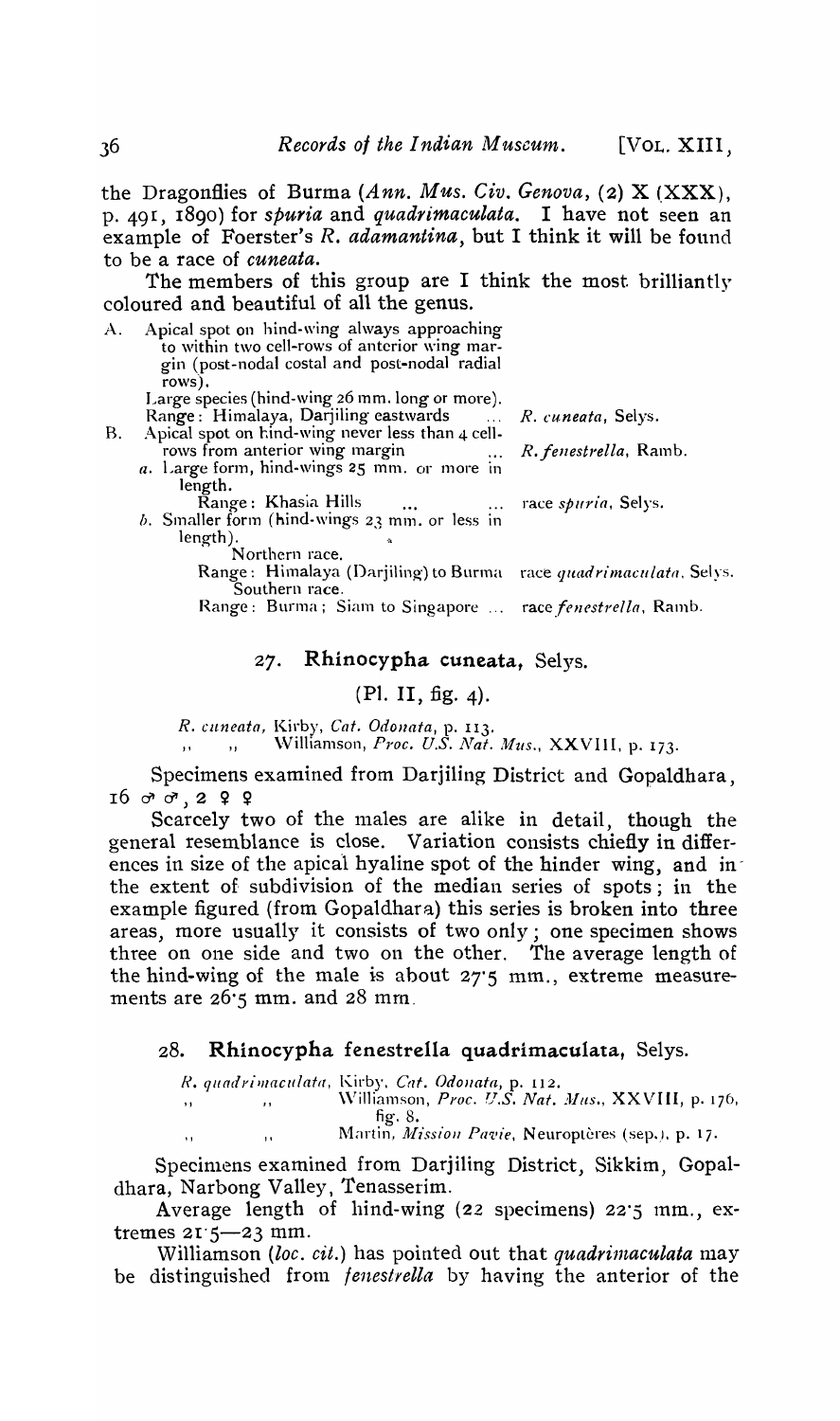median row of spots decidedly nearer the nodus, and the middle spot of the row about half the length of the anterior and posterior spots; in *fenestrella* the three are more often sub-equal (see his figures 8-11, *loc. cit.*). Specimens of *quadrimaculata* from Darjiling have occasionally all the spots of the median row quite small though there is marked individual variation both in these and in the size of the apical spot.

On the whole, however, it is correct to say that the specimen figured by Williamson, which is from Burina, is less easy to distinguish from *fenestrella* than the average specimen from Darjiling so far as my experience goes.

## 29. Rhinocypha fenestrella spuria, Selys.

*R. spurt'a,* Kirby, *Cat. Odollata,* p. 113. Selys, *Ann. Mus. Civ. Genova*, (2) X (XXX), p. 59.

*2 d" d"* , Khasia Hills, old Museum collection.

Labelled by de Selys *R. quadrimaculata.* 

Length of hind-wing 28 mm.

These specimens from their size and their locality are evidently examples of the race described as *R. spuria* by de Selys. Except on acconnt of their large size I believe they cannot be distinguished from typical *quadrimaculata.* 

De Selys gives the length of the hind-wing of his examples as  $26 - 27$  mm.

There are two males in the British Museum collection which I believe belong to this race. They are labelled from the Chin Hills, Burma.

## 30. Rhinocypha iridea, Selys.

(Pl. II, fig.  $5$ ).

*R. iridea, Selys, Ann. Mus. Civ. Genova, (2)* X (XXX), pp. 492-494 (1891)·

This beautiful species is not represented in the Museum collection. There are several examples in the British Museum.

It occupies a position somewhat isolated in the group to which it belongs. Its wings are distinctly wider than in other species of the *fenestrata* series, and the colour pattern is to some extent, I think, intermediate between the typical *fenestrata* forms and the *quadrimaculata* group. I am inclined to regard it as an annectant species between the two groups. In its own group its nearest ally would appear to be *R. fenestrata* (Ramb.) of Java. The present species is probably confined to Burma.

## 31. Rhinocypha biforata, Selys.

*R. biforata, Kirby, Cat. Odonata, p. [1].* ". Laidlaw, *Proc. Zool. Soc. LOlldoll,* 1902 (i), p. SHe \Vil1iamson, *Proc. U.S .. Vat. JIIIS.,* XXVIII. p. 179. lig. L!  $(1904)$ .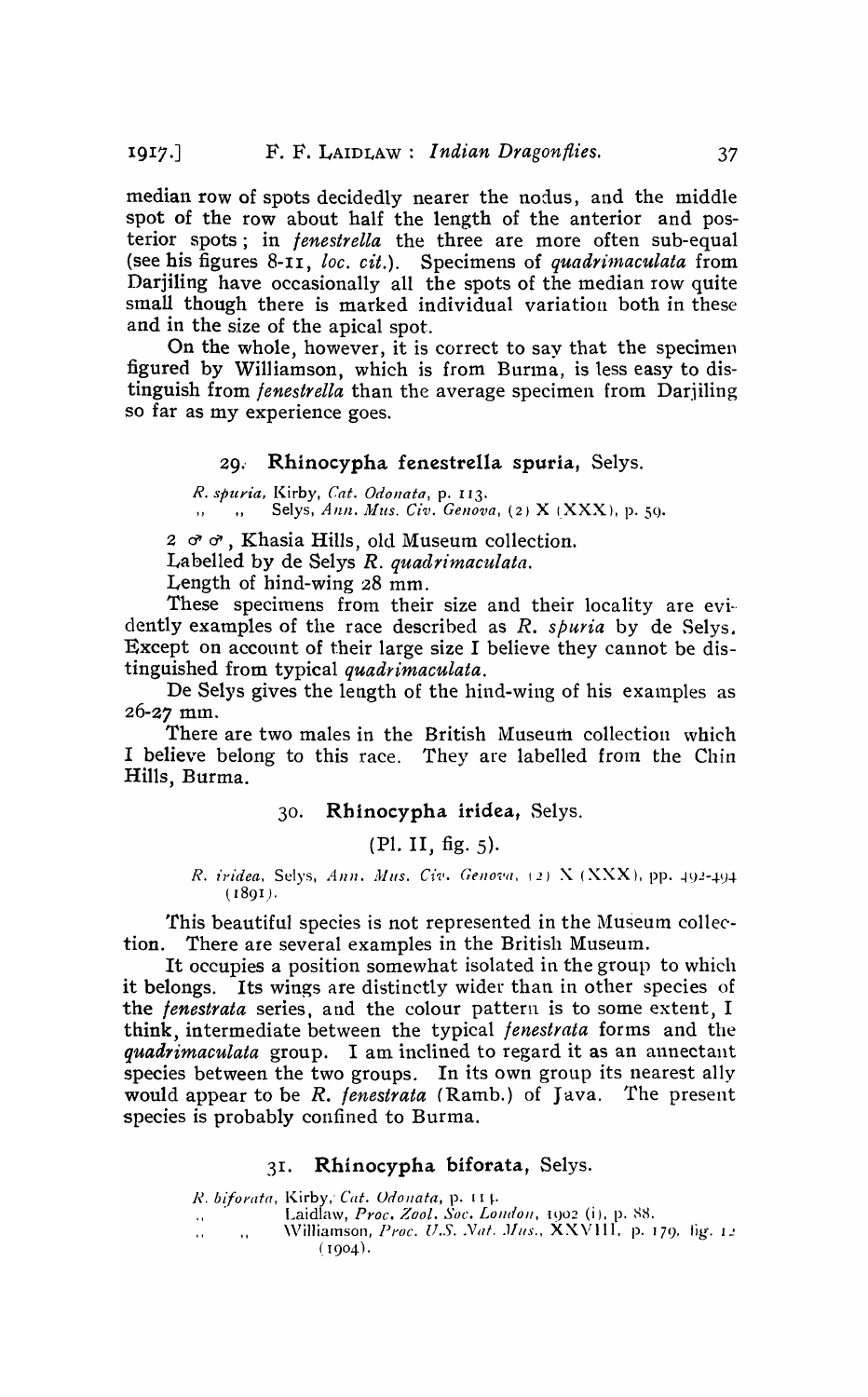Ranges from the Malay Peninsula to Burma. Not in the Museum collection.

## 32. Rhinocypha bisignata, Selys.

## (PI. II, fig. 6).

## *R. bisigltata,* Kirby, *Cat. Odonata,* p. 114·

3 d d, Parambikulam, Cochin State, 1700--3200 ft. (8268).

Resembles *R. bi/orata* in general in the colour pattern of the wings, and is probably closely allied to that species, "representing" it in S. India. It differs from other species of the section to which it belongs in the body-colours, the markings being of an orange red here whilst other species have them lilac or blue.

So far as is known this is the only representative of the genus found in Peninsular India, and it does not reach Ceylon. Compare the distribution of another equally characteristic Indo-Malayan genus *Draco.* 

See note under *R. per/orata,* the next species.

#### 33. Rhinocypha perforata perforata (Percheron).

*R. perforata,* I(irby, *Cat. Odonata,* p. 114 (1890).

,. " ,, Martin, *Mission Pavie*, Neuroptères (sep.), p. 17.

*" inas,* Laidlaw, *Proc. Zool. Soc. London,* 1902, pp. 88-90, pI. vi, fig. 6.

*" apicalis,* Laidlaw in *Fascic. Maloyenses* (Zoology), part I, p. 196.

II Williamson, *Proc. U.S. Nat. Mus.,* XXVIII, p. 174.

Not in the Museum collection. The species *inas* from Perak is at best a local race of this species; I am not able to compare series from different localities, but I am inclined to think that the name cannot stand, whereas *whiteheadi,* Kirby, is tolerably well marked, and has been accepted as distinct by Martin. Of the value of Selys variety *limbata* (Kirby, *loc. cit.*) I cannot speak with any certainty, again for lack of material. Kruger *(Stettin Entomol. Zeitung,* 1898, p. 79) has named a species from Sumatra as *R. bisignata*, Hagen? = *apicalis*, sp. n. Foerster *(in litt.)* has identified therewith my species *inas* which would then become a synonym of *R. apicalis,* Kruger. One may say with conviction that the species *bisignata,* Hagen, does not occur in Sumatra. Kruger's account of *apicalis* is totally inadequate, but Williamson has accepted the species and says *(loc. cit.)* that he cannot separate *inas*  and *whiteheadi* therefrom. But as *inas* is I think beyond question a synonym of *perforata* it follows that *apicalis* must take the same place.

## 34. Rhinocypha perforata whiteheadi, Kirby.

## (Pl. II, fig.  $7$ ).

*R. whiteheadi. Kirby, Ann. Mag. Nat. Hist.* (7) V, p. 536, pl. xii, fig. 4.  $\ldots$ ,, Martin, *Mission Pavie*, Neuroptères (sep.), p. 17.

A single male from Sibsagar, collected by S. E. Peal ( $\frac{6310}{20}$ ). This is the most northernly record that I know of for any species of the */enestrata* group of the genus.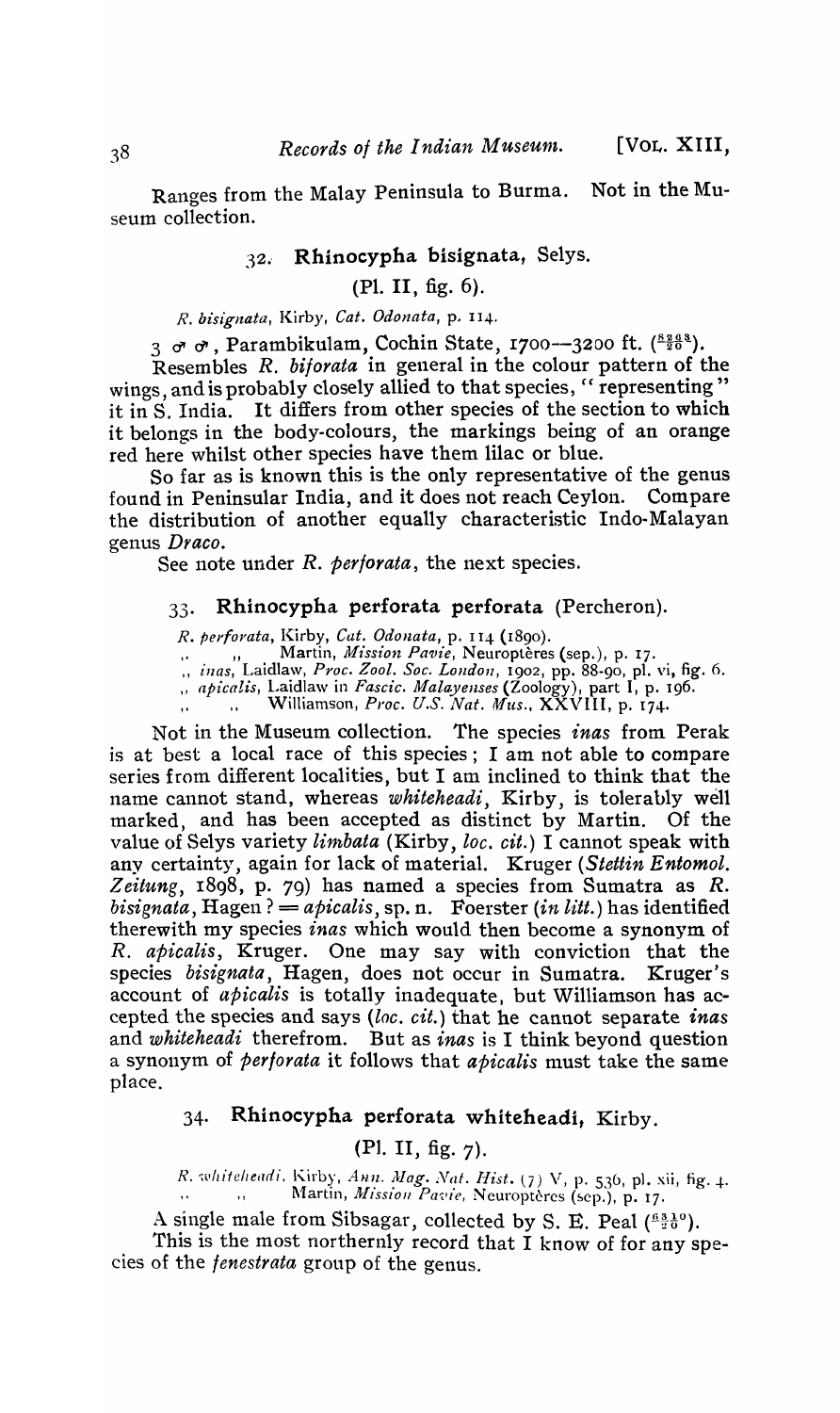*R. whiteheadi* would seem to be the northern race of the *perforata* series. It is distinguishable from the typical *perforata* by the following characters  $:$ 

- (a) Absence of the backward prolongation along the costal margin of the fore-wing of the dark colouring.
- (b) Absence of the hyaline border which lies along the anal margin of the coloured parts of both wings.

#### Genus Micromerus, Ramb.

### 35. Micromerus lineatus, Burm.

 $M.$  obscurus, Kirby, *Cat. Odonata*, p. 115.

 $n$ , lineatus, id., loc. cit.

" " " Selys, Ann. Mus. Civ. Genova, (2) X (XXX), p. 62 (1891). ., ., Laidlaw in *Fascic. Malayenses* (Zoology), pt. I. p. 107

 $(1903).$ Williamson, Proc. U.S. Nat. Mus., XXVIII. p. 171. figs.  $\dddot{\phantom{0}}$ 5, 6 (IQ04)·

I think that *M. obscurus,* Kirby, is a young specimen of *M lineatus.* It is at any rate so immature that no determination from a single specimen can be satisfactory. The species ranges from Ceylon through India to Assam and down the Malay Peninsula.

One of the smallest of all the Calopterygidae, it has a more extensive range than any, save a very few.

I have seen a specimen from Gopaldhara, Assam, taken by Mr. Stevens, with the note, ' undoubtedly rare.'

I believe that Martin regards the Ceylon species as worth subspecific rank, and refers to the same subspecies examples from the Andaman Islands.

#### 36. Micromerus finalis, Selys.

111. *finalis,* Kirby, *Cat. Odonata,* p. I IS.

A species apparently peculiar to Ceylon.

*Micromerus blandus*, Selys, from the Nicobar Islands is no doubt a local race of *M. lineatus* and is probably the same as that from Ceylon which Martin regards as subspecifically distinct. have seen in the British Museum examples labelled by Mr. Martin from Ceylon and from the Andamans, with a varietal name. This name has not been published and is not likely to be for some time. As I do not wish to anticipate Mr. Martin, I will do no more than refer to the matter here.

Genus Libellago, Selys.

### 37. Libellago asiatica, Selys.

Libellago asiatica. Kirby, Cat. Odonata, p. 112. ., Selys, *Ann. Mus. Civ. Genova*, (2) X (XXX), pp. 58-59· Martin, *Mission Pavie*, Neuroptères (sep.), p. 17.  $\bar{\alpha}$